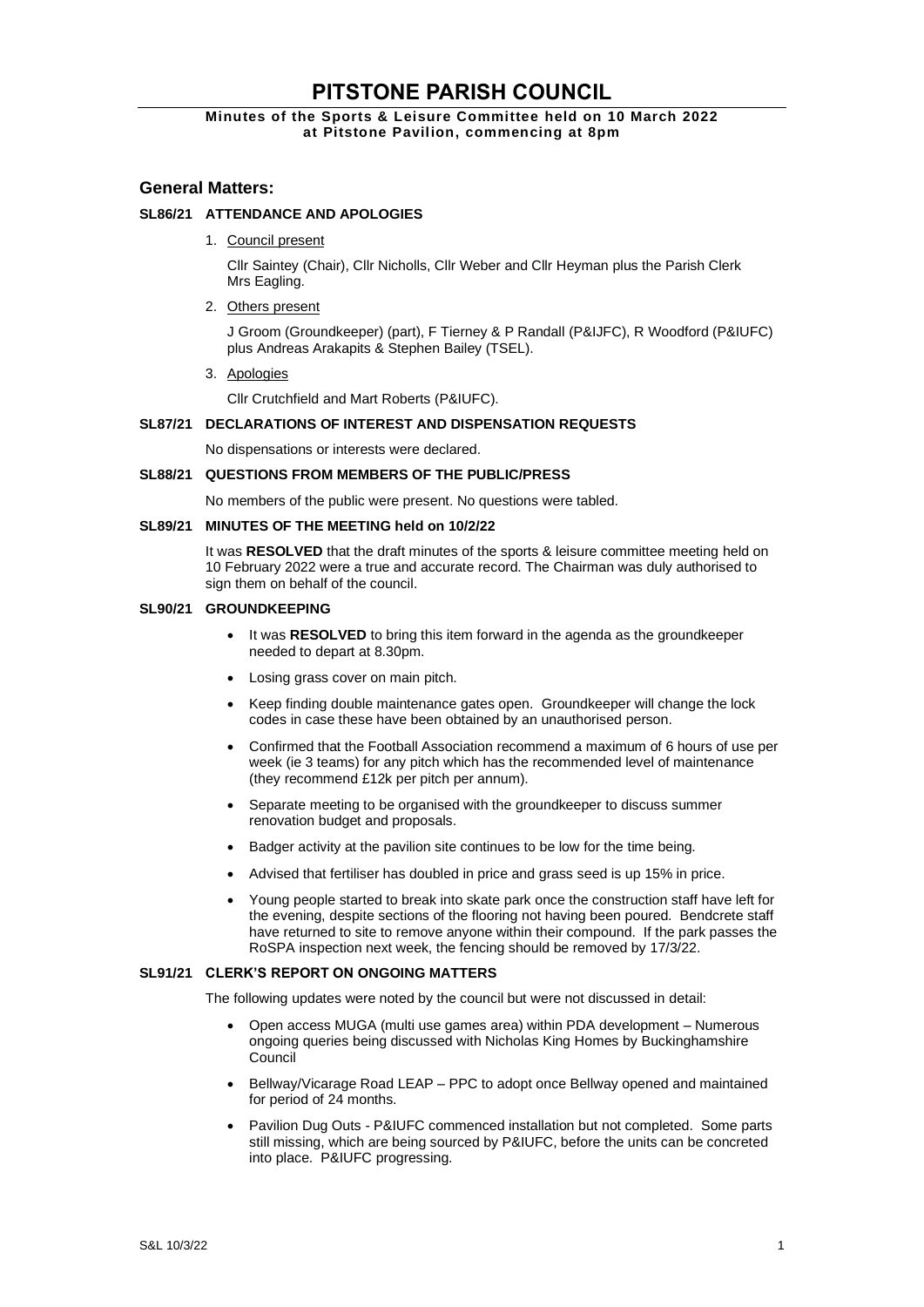- Pavilion sponsor Wall P&IUFC previously expressed an interest in installing an acrylic sponsor panel in the main corridor. Permission was granted but this is yet to be installed by the club. Will follow in due course.
- Pavilion pitch barrier project would be required before P&IUFC need to apply for promotion. P&IUFC requested review funding position at end of December 2021, added to agenda.
- Pitch advertising details to be confirmed as part of pitch barrier project.
- Pavilion freezer P&IUFC asked for this to be reviewed at the end of December, added to agenda.
- APLH Training & Personal Licence for Cllr Nicholls & Cllr Heyman in progress.
- Legionella Training for Facilities Manager to be arranged.
- Pavilion senior pitch stadia seating not required until the March after P&IUFC promotion. Funding to be identified before can progress.
- Pavilion senior pitch floodlights Funding required P&IUFC to explore opportunities and carry out fundraising. Planning permission valid until 3-8-2023. Must be installed by the Sept after promotion but planning & funding must be approved before.
- Pavilion senior pitch hard standing/footpaths would be required before P&IUFC need to apply for promotion. Funding required – P&IUFC to explore opportunities and carry out fundraising.
- P&IUFC / TSEL and P&IJFC proposals for pavilion site confidential discussions continue.
- Pavilion sound absorbing panels Work to specify the necessary works ongoing. Referred to full parish council due to the cost.
- Pavilion protective screen in front of serving hatch being installed as part of gutter protection works, awaiting installation date.
- Gutter protection mesh order placed, awaiting installation date.
- Replacement clips for ball stop netting order placed, awaiting installation date.
- Pavilion 12-month remedials project complete.
- Replacement water filters complete.
- Gas meter upgrade Regent Gas arranging. No charge to the parish council.
- $BT$  analogue switch off  $-$  ACE to determine if any action required by the parish council.
- Car park signage Cllr Weber drafting. Will be considered at subsequent meeting.
- 1st Ivinghoe & Pitstone Scouts to respond to the parish council in due course re scout hut at the pavilion site.
- I&PUCC double cricket nets (a) planning application consultation live until 5/4/22 (c) S106 approved by BC (d) Occupational licence being negotiated.
- Skate park construction in progress. Eta for completion, early April.
- Town Lands Charity full council exploring opportunities with the charity.

#### **SL92/21 CORRESPONDENCE**

The list of correspondence received was noted.

#### **SL93//21 PAVILION MATTERS**

1. Financial summary

The monthly summary for the site was noted.

2. Summer Renovation

It was **RESOLVED** to have a separate meeting with the groundkeeper to determine the available budget and extent of renovation.

3. Water Quality

All TMVs have now been fully stripped, cleaned and serviced. It was **RESOLVED** to meet the cost of replacement for the 2 TMVs that have failed – quote pending. The cold-water outlets have been retested – results pending.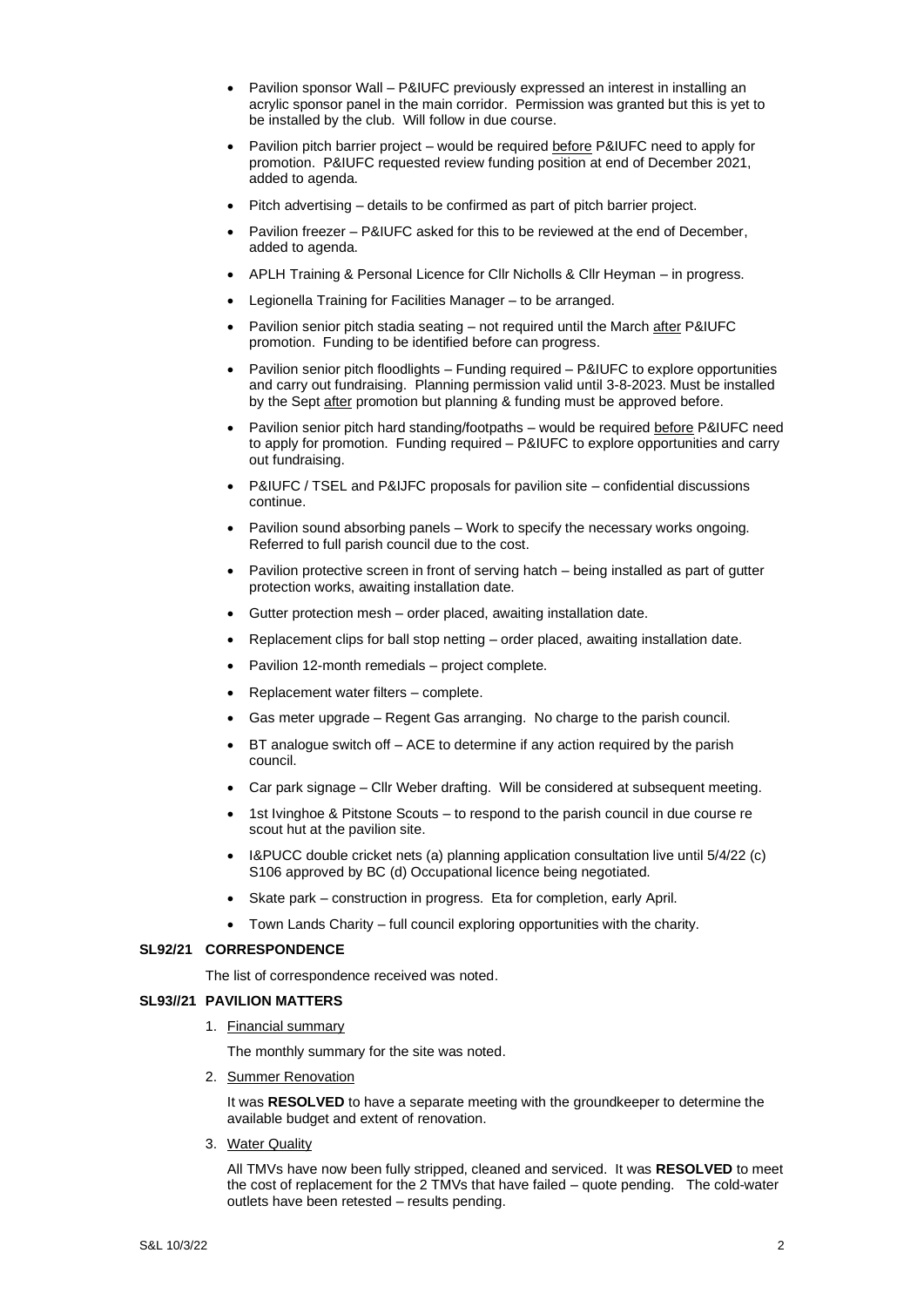4. Carpark signage

Carried forward to April meeting.

5. P&IUFC to provide updates on outstanding projects

P&IUFC were not able to provide updates on (a) timescale for completion of the dug outs (outstanding over 12m) (b) timescale for internal sponsorship board (outstanding for over 12m) (c) an update on funding proposals for the pitch barrier system (d) a review of the kitchen facilities. The club has a committee meeting on Monday, so will advise at the next meeting.

6. Repairs and remedial works

It was noted that the following remedial works had been undertaken: leak under away changing room basin sealed, bin store hinges replaced, maintenance double gates remounted following storm damage. P&IUFC advised that the ball stop netting behind the goal was bowing from top wire – parish council to investigate and arrange remedial works.

7. PRS/PPL licence

It was **RESOLVED** to approve renewal of the annual licence. This is a legal requirement if you have a TV. Small discount applied for period that the building had to be closed due to covid. Cost £438.27.

8. Waste costs

It was noted that Buckinghamshire Council were increasing their costs by 3% from May and **RESOLVED** to accept the costs.

## **SL94/21 OPEN SPACE MATTERS**

1. Remedial works

Only minor remedial works had been required during the month including re-affixing the bench behind the sunken trampoline.

2. Playground Inspections

It was **RESOLVED** to appoint Wicksteed Leisure to undertake the 3 x annual playground inspections. The skate park will receive a post installation inspection, so a further annual inspection will not be required until 2023.

## **SL95/21 MULTI SITE MATTERS**

# 1. Pitch Strategy

It was noted that the full parish council had resolved:

- Senior pitch at pavilion operating over capacity, maximum of 4 teams (2 x P&IUFC and 2 x P&IJFC), maximum of 2 uses in any one day, no training, no external hire capacity (replicates existing use and conditions)
- Junior pitch at pavilion subject to discussion with P&IJFC re possible trial for multipitch layout.
- Recreation Ground pitch 1 x Sunday adult side. Subject to discussion with P&IJFC re possible trial / use.
- Cricket pitch no spare capacity. I&PUCC only. (Replicates existing use and conditions)
- 2. Price Review
	- It was **RESOLVED** to increase all prices, at the pavilion and the recreation ground, by 5% with effect from 1 May 2022.
	- It was further **RESOLVED** to review all prices after 6-months ie September for start of November.
- 3. Events and Open Space Policy
	- It was **RESOLVED** to approve the annual review of the above policy and the Chairman was duly authorised to sign on behalf of the council.
	- It was **RESOLVED** not to increase the event / associated prices this year.